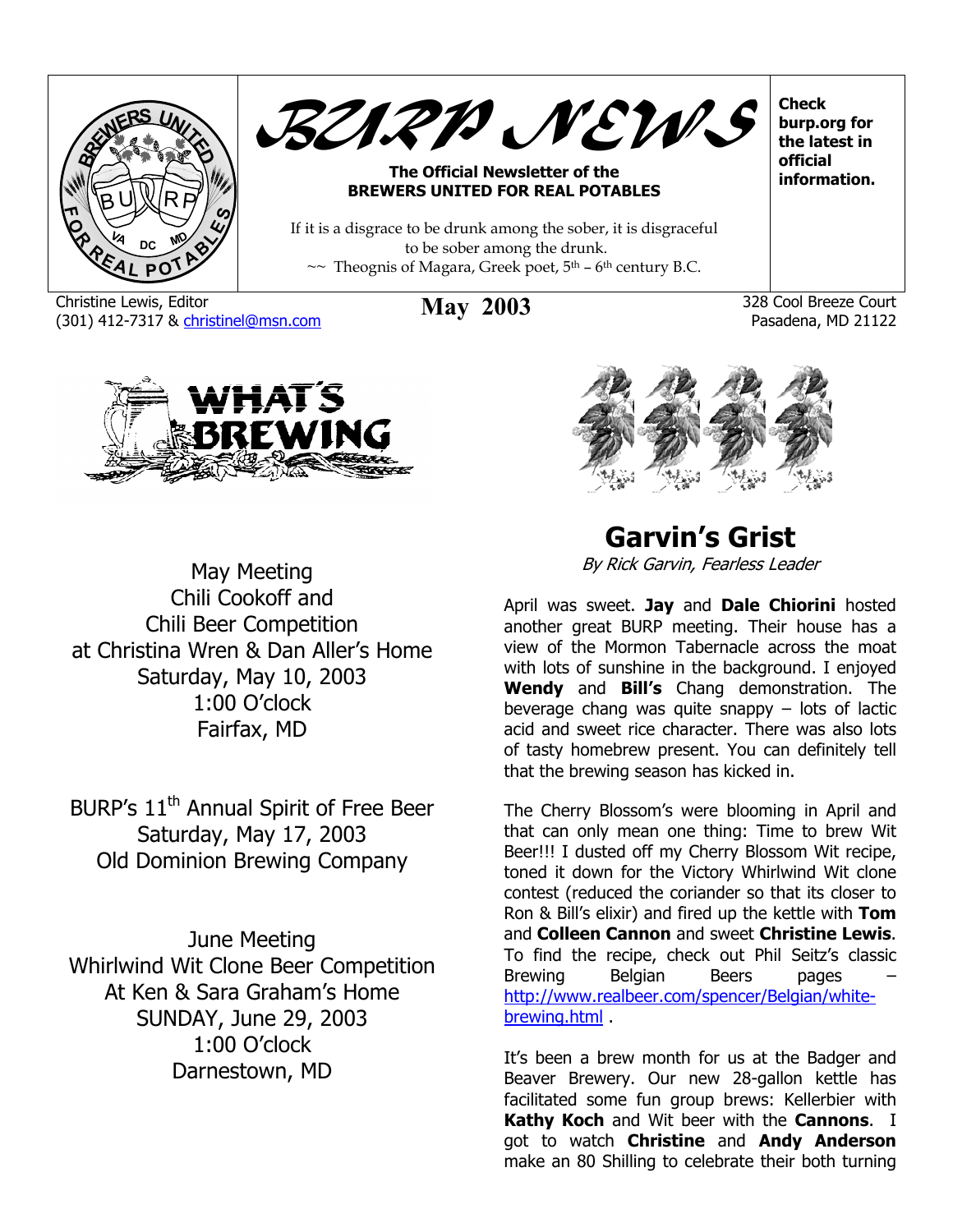40 in May (get it – 2x40=80!). **Mike Horkan** joined **Christine** and I to brew an APA. Its fun to be able to crank out 17 gallons of finished wort and send your brewmate home with a full fermenter. Coming soon, Altbier and more Kellerbier to round out the MASHOUT keg stash.

May brings one of my favorite BURP events, the Chili Competition again this year at **Christina Wren's** house. This is a great location. I hear that **Christina** has been laying in a metric ton of mulch to make our time pleasant, with no danger of dry roots. Last year we had about 30 chili entries and I loved most of them. The competition has gotten rarified. I hear **Dona Lee** and **Beth Fox** are threatening to compete this year after skipping last year. I'm hoping for some vegan chili as well. We'll be whipping up the Satan's Sphincter again; perhaps we'll win hottest four years running!! Team Jackalope will be working hard to apply their enormous team voting block strategy again, if they can keep from using chili powder with so much salt that it's pink instead of red. Maybe we need a saltiest category?

The summer schedule is filling up. We meet at **Ken**  and **Sara Graham's** on the last Sunday in June. Make certain to check out the Old Dominion beer festival the preceding Friday and Saturday. **Bruce Bennet** and **Nancy Cosier** have invited us back for July, tentatively on the  $19<sup>th</sup>$ . And then there is the big event, my favorite long weekend of the year: Mashout. We'll be high atop Popenoe Mountain August 22-24, the weekend before Labor Day. **Bill Ridgely** will again be the MASHOUT Coordinator. Contact Bill if you are interesting in helping out this year.

# ? ? ? ? ? ? ? ? **RYDler**

Q: How do you like your beer ?

? ? ? ? ? ? ? ?

#### **Attention all BURP BJCP Judges**

We need your support for this year's Spirit of Free Beer on May 17. Please visit the BURP web page and sign up to judge at

[http://www.burp.org/events/sofb/2003/judgefrm.a](http://www.burp.org/events/sofb/2003/judgefrm.asp) [sp.](http://www.burp.org/events/sofb/2003/judgefrm.asp) If you do not have web access, send me an email, give me a call at home, or else just see me at the May BURP meeting. Thank you for your support.

Cheers,

Andy Anderson SoFB XI Judge Coordinator [judges@burp.org](mailto:judges@burp.org) (H) 703 549-7224



## **Betsy and Tom's Kulture Korner**

## **Spirit of Free Beer Edition!!**

You know, it just seems like it was a year ago since BURP's last Spirit of Free Beer! And what an SOFB it was. Four Hundred plus entries in a year many considered down for homebrewing. Congratulations have to be offered to our fine Ministers of Culture last year, **Steve Marler** and **Cheers, Rick** Cheers, Rick Cheers, Rick Cheers, Rick Cheers, Rick Cheers, Rick Cheers, 2018, 2018, 2018, 2018, 2018

> But, what about this year? Not really sure if this is a down homebrewing year or not, but we do know that we have recently suffered through a long, cold, and snowy winter which certainly had a negative effect on our brewing. On the good side, however, we have had pretty good weather for the past few weeks, and we know we have done our best brewing the past few weeks (I think **Rick Garvin** brewed the past four weekends!) to catch up and get some beers ready for Spirit of Free Beer. So, it remains to be seen where exactly we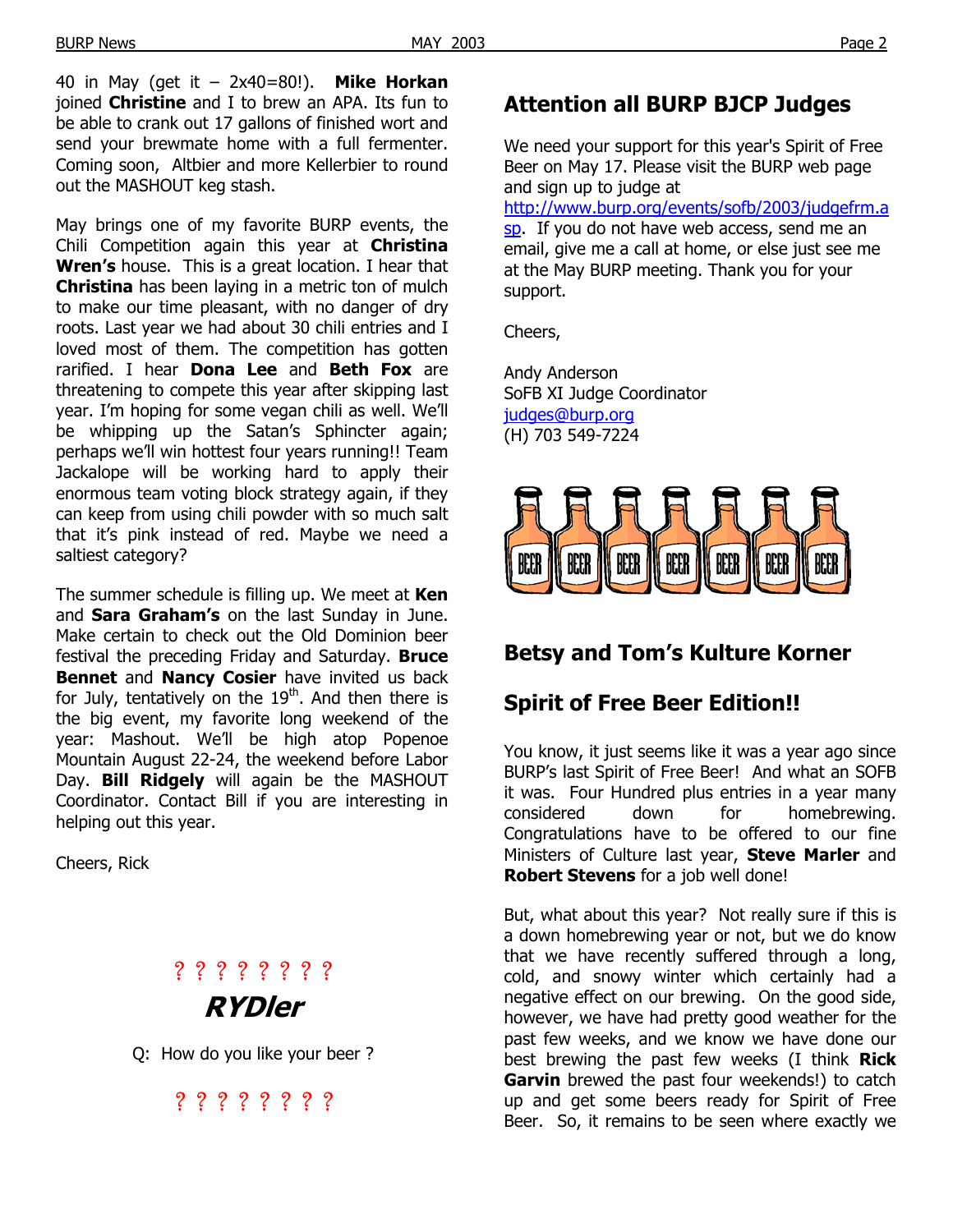And why is that important? Most of us long term BURPers understand that this club revolves around our yearly regional competition. Sure, we're known for Mashout, the Chili Competition, the Real Ale Competition, and all of our other stellar BURP events (stay tuned for this years Reinheitsgebot, Gemuletekeit, Oktoberfest Celebration of German style beer in September!) but nothing encapsulates what BURP as a homebrew and beer appreciation club does like Spirit of Free Beer. And more than anything else, this is what BURP is mainly known for across the country. Being a qualifier for the national Masters Championship of Amateur Brewing (MCAB) certainly helps, but our large number of registered BJCP judges and our fantastic array of prizes really set our competition apart from the others. Hopefully by now, you have brewed up your entries for this year's Spirit of Free Beer, but we're also going to encourage you to check out what you have in your cellar, and if it's drinkable, put it in! Sure, it sounds like a long shot, but **Tom** put in two of his older "shelf" beers last year, and got a very good score on one and a ribbon on the other. You can't win if you don't play!

Entries for Spirit of Free Beer XI will be accepted beginning Saturday, April 26 through the BURP meeting on May 10. Entering has never been easier with this year's On-Line registration possible. Just check out the Spirit of Free Beer Web Page at <http://www.burp.org/events/sofb/2003> .

As usual, we're looking for all of our BJCP judges to participate in evaluating these beers. If you haven't already done so, please contact our judge coordinator Andy Anderson. If you haven't ever participated in a Spirit of Free Beer and what to find out what the excitement is all about, consider stewarding, by contacting our Steward Coordinator, **Christine Lewis**. And, if you're looking for any other way to help out, please contact either **Betsy Kepler** or **Tom Cannon**. We always can use any help offered.

Bottom line on this and all Spirit of Free Beers: If you are a BURP member and you really care about this club, get involved in this important BURP event. If you don't have fun, then we, Ministers of Culture, will drink a tall-boy of Coors Light each at the June BURP meeting. How's that for a guarantee! <gulp!>

**Editor's Note**: Rick Garvin did not brew 4 weekends in a row. Your Minister of Truth did!! He only watched from the sideline while Andy and I brewed our birthday beer.

#### **The May Meeting Invitational, "Best Beer to Drink with Chili" Competition!**

In March, your devoted Ministers of Culture put the challenge out to some of our more prolific brewers and ribbon winners to brew a beer that goes well with chili. In the April newsletter we expanded the invitation to anyone who wants to challenge BURP's best. The rules were simple, each beer had to be brewed by a team of no less than two brewers; a 5 gallon keg must be entered: and, the best beer that goes with chili will win. Hopefully, this will culminate in our real goal of getting some kegs of good beer to drink along with some of those dangerously hot chili's at this years annual Chili Competition. We know the Virginia invitees have been brewing up some pretty tasty beers, but have had no word on the folks in Maryland or if anyone else has taken up the challenge. In any event, the competition is on and will be judged in the same way the chili is judged: by the club. This means that when the chili is available for tasting, the beer will be as well, in servings dispensed by the brewers (we want to make sure everyone gets a chance to taste all of the beer).

## **The June Competition…Clone Beer Competition…Victory Brewing Company's Whirlwind Wit**

As we mentioned in last month's newsletter, the June competition will be for the beer that tastes most like Victory's Whirlwind Wit. Like the May competition, this one will be another team competition with each team consisting of no less than two different Homebrewers, but no more than three. We'd like each entrant to enter 3 bottles of their beer for judging by our crack panel of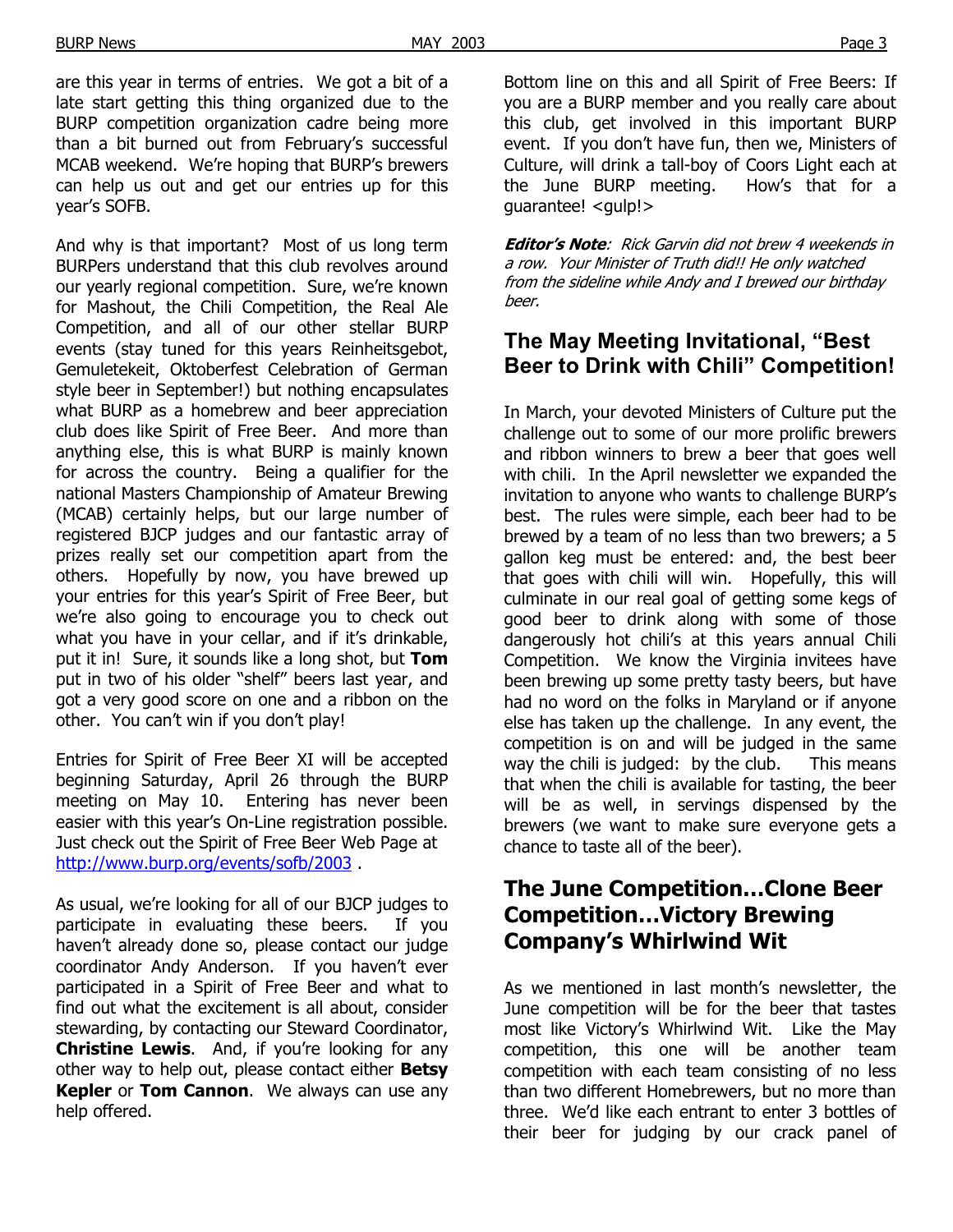professional brewers. Hey, you're going to be bottling your entry for SOFB anyway, so why not do three more for the June meeting? However, we will also accept kegged entries as well. We are trying to arrange for a quality control keg of Whirlwind Wit to be at the meeting for general

So, what is Whirlwind Wit, and what might be a by Andy Anderson good recipe? Good question! The Victory Brewing Company's Web page says "Malts: imported, German Malts and unmalted wheat. Hops: European Whole Flowers. Alcohol by Volume: 5.0%" but also adds this quote from Beer Philadelphia; "Just may be the most enjoyable witbier I can remember drinking…a splendid balance of spice, hops, sugars, and alcohol that could just become this summer's session beer around here." This is not a whole lot to go on, but we know that using unmalted wheat requires some kind of step mash to get those proteins from gumming up any mash tun, and the use of some flaked oats is also traditional. The issue of adding some lactic acid has to be left up to the individual brewer. Sometimes it works and sometimes it doesn't; it's kind of a crapshoot. We also know that the late **Bill Moe** won his first Spirit of Free Beer ribbon with an extract Wit beer, so it can be done!

**Andy Anderson's** Recipe Corner has a recipe from a past Spirit of Free Beer. I would suggest studying this, and then drinking as much Victory Whirlwind Wit as possible. Then decide if you want to try brewing it!

#### **The July Competition…BJCP Category 2…European Light Lager**

Keep those brew kettles going! In July our club competition will be for BJCP Category 2, European Light Lager which includes Bohemian Pilsner, Northern German Pilsner, Munich Helles, and Dortmunder Export. Style descriptions for these styles can be found on the BJCP web page. We'll try to have some recipes for your inspiration in the next newsletter.



#### **Creating a Belgian Wit**

A Belgian Wit is simultaneously both a simple yet difficult beer to create. It is simple in that the basic recipe is quite straightforward, yet difficult in that it may push your brewing system to its limit. The key ingredients are the raw wheat coupled with two spices, coriander & Curacao orange.

While the quantity of wheat may not be as high as in a recipe for a German weizen, because the wheat is not malted it can make for a difficult brewing session when making a wit. Grinding raw wheat can be a real chore, but it must be ground to almost powder if you want to extract all the sugars. Plus, a stuck mash can really ruin your day you have not adequately compensated for all the additional proteins in your grist (think of glue - and that's your mash without a protein rest). If you cannot do step-infusion mashes, or decoctions, you might want to consider using malted wheat or even wheat extract if your system is prone to stuck mashes. While raw wheat tastes more authentic, it's no good if you can't sparge the mash.

Raw wheat seems to come in two varieties: hard red winter, and soft white summer. I realize there are differences and specific preferences between the two varieties, but I do not think they are too critical. Just make sure it is raw, and not malted. You can also use oats, up to about 5% of the grist. As long as you mash the oats, you can use them in almost any form (rolled, cut, flaked, etc.) or even breakfast oatmeal. Ironically, I buy most of my wit ingredients (grains & spices) at a health food store! (The irony is because I consider "health food" to be cold pizza less than a week old.)

The other difficult aspect of the wit is spicing. While we all know the basic spices in a wit, how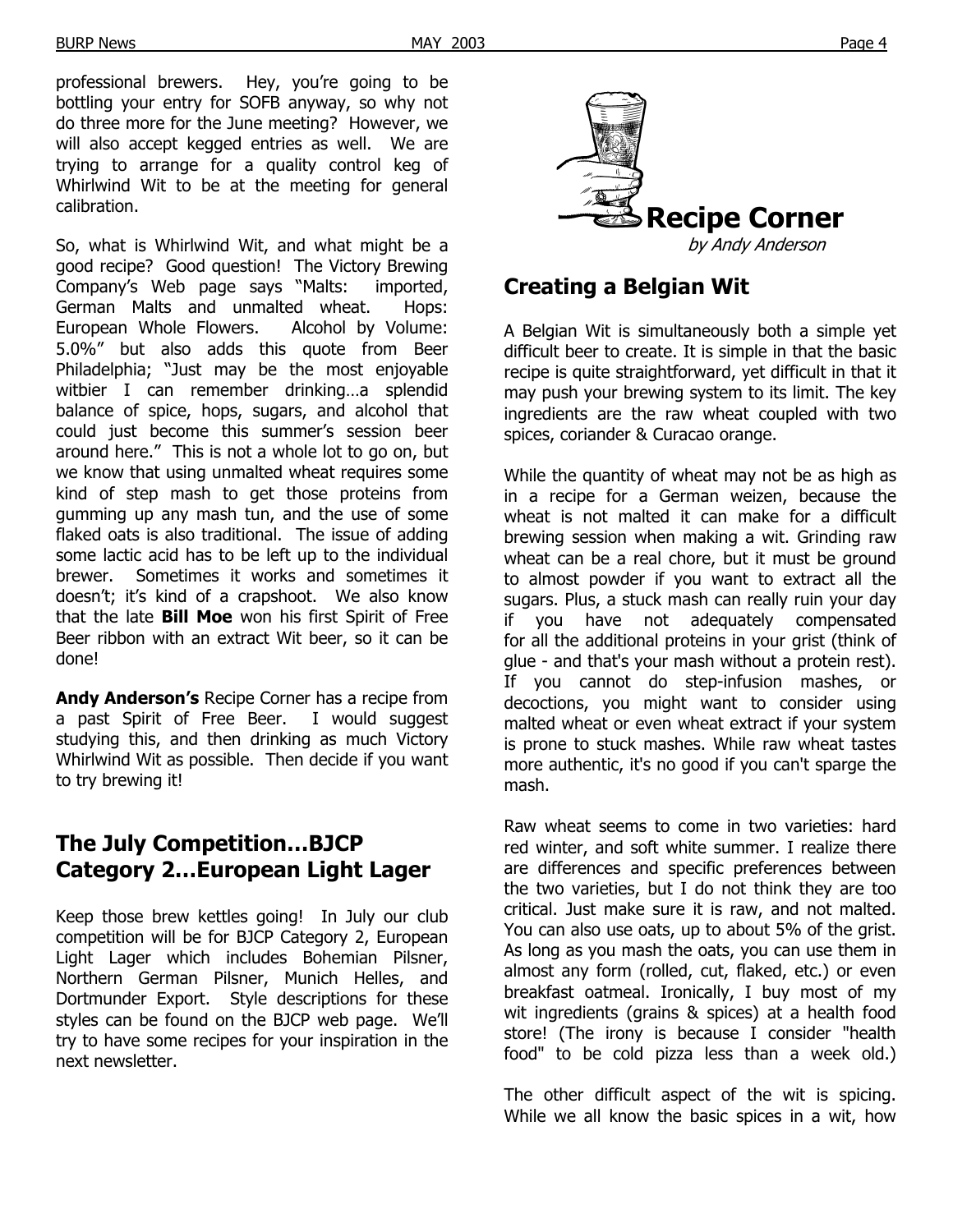much & when to utilize them are the real questions. It's also important to remember just what flavors the spices are imparting to the beer. The coriander actually provides the orange flavor, while the Curacao (bitter) orange provides the bitter compliment to malt sweetness. So, increase the Curacao orange if you want to back off on the hops. Based upon literature and experimentation, I'd suggest using anywhere from 1 gram up to 1.8 grams of coriander per liter of wort (0.6 to 1.1 oz. per 5 gal batch). Crush it at the last moment, & add it in the last 10 minutes of the boil. While Curacao orange ratios are not quite as important (because it must be balanced with the hops), I use a similar ratio as I use for coriander.

For other ingredients, some people use sweet orange, but I have found that delivers a ham-hock flavor that is not really appropriate. I've also experimented with cardamom (No - don't do it) and Grains of Paradise (OK - but only in a very small quantity). And if you really want an orange aroma, consider "dry hopping" with coriander in the secondary.

OK, now with that preamble out of the way, what would be my basic Belgian Wit recipe? The following is my suggestion for a 5 gal batch, and assuming 25 pt/lb/gal as my mash efficiency.

Volume  $=$  5 gallons  $OG = 1.050$  $FG = 1.009$  $IBU = 15$  (Use any Noble hops; for example, 1 oz. of 4.4 %AA German Hallertau)

Grist: 5.0 lb Pils malt 4.5 lb raw wheat 0.5 lb flaked oats 1.0 lb rice hulls (to facilitate sparging) ---------

1.0 oz. German Hallertau at 60 minutes 0.75 oz freshly crushed coriander at 10 minutes 0.75 oz bitter orange at 10 minutes

Yeast = White Labs 400 or Wyeast 3944

Mash at 125F for 20 minutes for a protein rest, then raise mash temp up to 149F and hold for 1.5 hours (to create a very fermentable wort). Then, raise mash up to 165, hold for 15 minutes, and then begin sparging. Collect 6.5 gal of runnings. Boil for 90 minutes.

Add the hops and spices at the appropriate time. Cool, and pitch yeast at a wort temperature of somewhere between 65 to 70F. Ferment for a week (be careful as this yeast will create a very rocky head with lots of blow-off), then rack for a second week. Finally, either bottle or keg. As this beer should be quite lively, make sure carbonation levels are up to at least 2.5 to 3.0 Vol. of CO2 (1 cup of sugar for those who bottle the beer).

## **BURP 10 and 20 Years Ago**

Compiled By Bill Ridgely

## **20 Years Ago, May 1983**

BURP's May 1983 meeting had a very large turnout with 35 people in attendance. The meeting featured a discussion on hops as well as a proposal to initiate a program where members would attempt to duplicate prize-winning recipes, in effect BURP's first "clone beer" effort. Nine members volunteered to be the first brewers in the program. Recipes were to be selected by BURP officers and given out at the June meeting.

BURP's first li-beerian, **Bob Klothe**, reported on his attempts to expand the collection to include "books and articles on brewing, beer in general, and anything else of interest to the members". Early acquisitions included **Fred Eckardt's** "Amateur Brewer" and "Talk to Your Beer" magazines, a club recipe book, and catalogs from most major suppliers in existence at that time. Mostly, though, **Bob** needed BURP members to utilize the li-beery and borrow from it.

## **10 Years Ago, May 1993**

BURP's first "Spirit of Free Beer" Competition was held on May 1, 1993 at the Old Dominion Brewing Co. in Ashburn, VA with 186 beers entered. Judging was done by 20 beer judges, 18 of which were participants in the AHA/HWBTA Beer Judge Certification Program. Judges came from as far away as Cincinnati, Chicago, and New York City.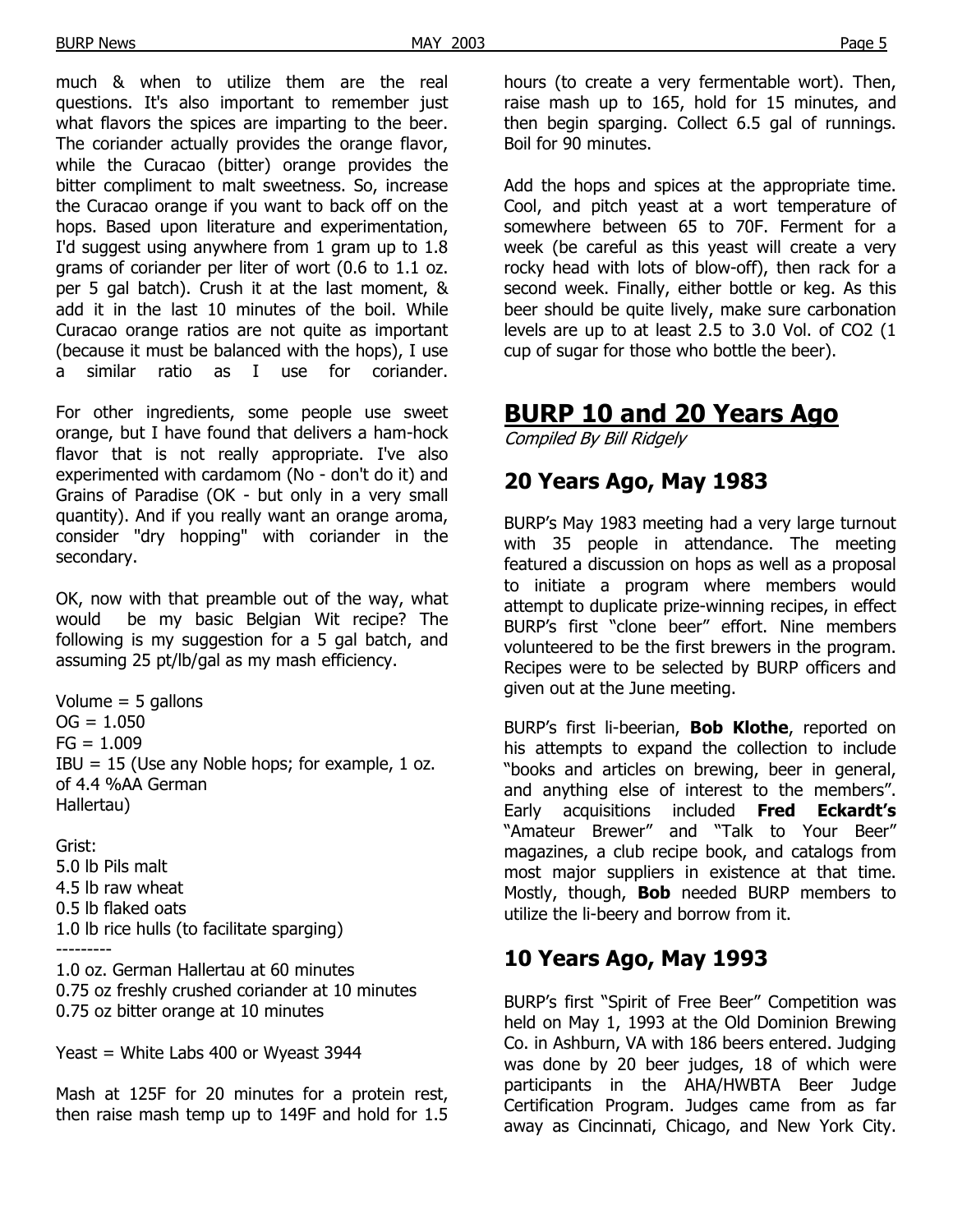Ten stewards attended to the needs of the judges. The first winner of the coveted "Silesia Cup" Best of Show prize went to **George Griffith** for his Belgian Lambic. Second place went to **Rhett Rebold** for his Vienna Lager, and third place went to Donald **Leaman** for his Bock. Special kudos went out to **Tim Artz** for organizing the competition, but many hands were involved in the effort, and the number and quality of prizes was amazing (and has been at every SOFB Competition since).

The other big event in May was the  $9<sup>th</sup>$  Annual BURP Chili Cookoff, held at the May 23<sup>rd</sup> meeting at Rod Rydlun's. Thirteen entries were submitted, and the winning chili was **Bob Wright's** Dragon Chow. Your intrepid compiler took second with his Jumpin' Jackrabbit Chili, and **Al Lowry** took third with his Red Menace Chili. While the chilis were cooking, a tasting was conducted of several commercial lambics donated by **George Saxon** of Phoenix Imports. Included in the tasting were Eylenbosch Gueze, Kriek, and Framboise as well as Mort Subite Framboise. Potables for the meeting were also provided by **Dan Carter**, who contributed a keg of his Slick Willie Ale, brewed at Oxford Brewing Co.

The May newsletter featured **Martin Morse Wooster's** review of the book A History of Vodka, **Jim Dorsch's** regular "Whole BURP Catalog" column, "Flying Foamhead" **Dave Smith's** report on the Brewpubs of Oslo, and new brewing fiction by **Ralph Bucca** (Part 1 of his serialized story "Wolfgang – The Nicest Homebrewer").



Craig Somers, Cyclemeister

## **Annual BURP Virginia Wine Tour**

The annual BURP Virginia Wine Tour happens on Saturday, May 31 beginning at 10:30AM from the Linden Commuter Parking Lot. We visit Naked

Mountain, Oasis and Linden vineyards by following a hilly 32 mile loop. Saturday evening we share a potluck dinner and accommodations at the B&B at Smokehouse Winery. The cost of the B&B will be split by those who sleep there. You can camp on Smokehouse property for free. Sunday features a 15 mile route to Sharp Rock Winery. On the drive home on Sunday afternoon, I recommend sampling at the Bardo brewery which is only 0.5 mile off of Route 211 on Route 611 in Amissville, VA. Contact: **Craig Somers** (301-423-0380) [craigsbike@hotmail.com](mailto:craigsbike@hotmail.com) 

Directions to the Linden Commuter Parking Lot: From the Beltway take Route 66 west to Exit 13 at Linden. Turn left at the stop sign and go 0.3 mile to stop light at Route 55. Turn right and go 0.1 mile to right turn onto Dismal Hollow Road (Route 647). Proceed 0.4 mile to commuter parking lot on the right. Allow a one hour driving time from the Beltway.

# **Editors' Corner**

By Christine Lewis, Minister of Truth

**Articles for the June issue of the BURP News are due by 5:00 P.M. on Monday, June 16.** As always, all subjects related to brewing, recipes, and travel logs are welcome. Meeting reports are also appreciated.

## ? ? ? ? ? ? ? ?

# **Answer to May RYDler:**

A: 90% of Americans do NOT like the taste of beer, according to a nationally respected research house. They only drink it for social lubrication and because of peer pressure. Suffer through it!

## ? ? ? ? ? ? ? ?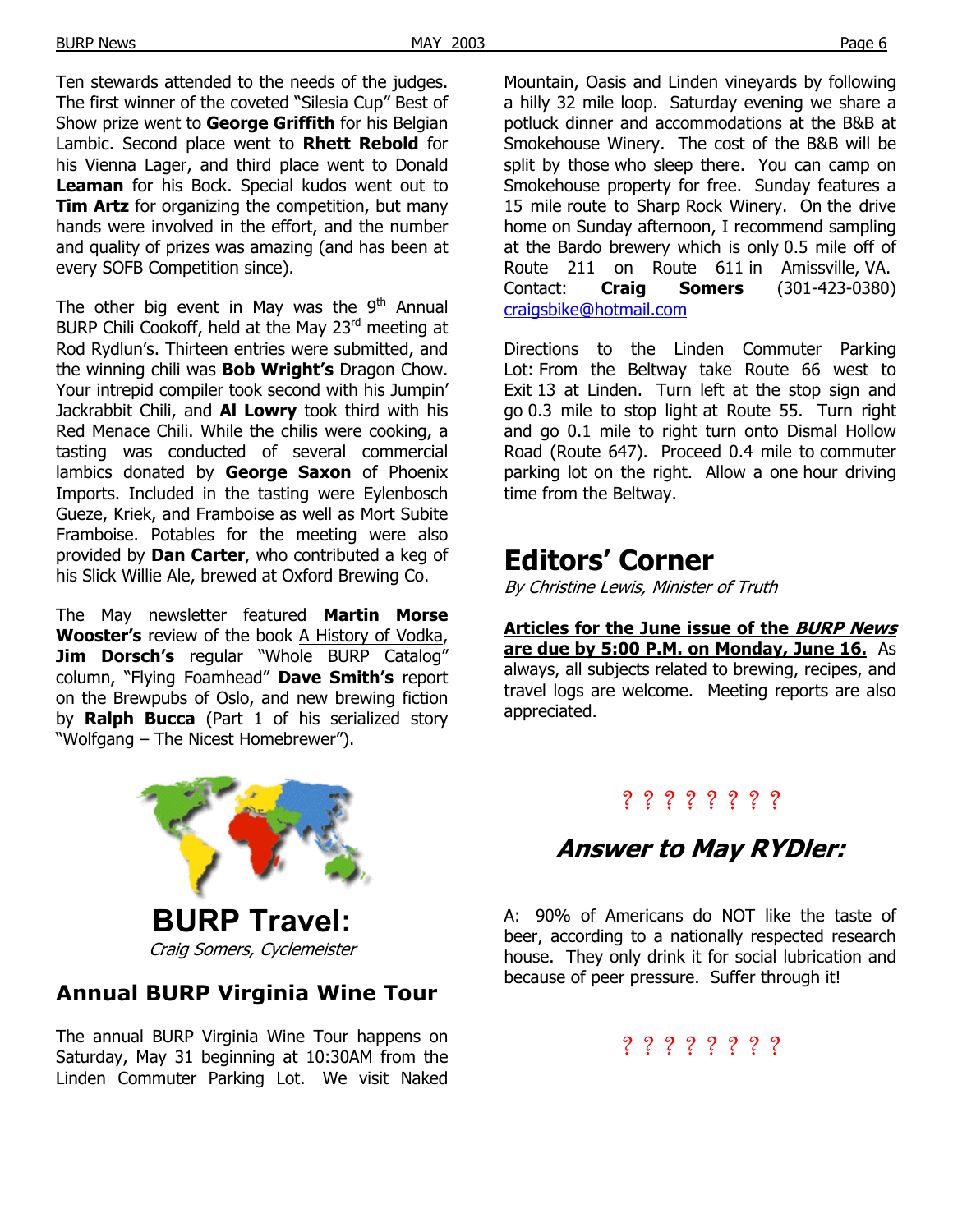

# **Notes from the Minister of Prosperity**

By Kathy Koch

As of April 29, 2003:

| <b>MCAB V Update</b> | Income:              | \$7066.01 |          |
|----------------------|----------------------|-----------|----------|
|                      | Expenses:            | \$6660.30 |          |
|                      | <b>Net</b>           | \$        | 405.71   |
|                      |                      |           |          |
| Income:              | March Raffle         | \$        | 240.00   |
| (March, April)       |                      |           |          |
|                      | April Raffle         | \$        | 210.00   |
|                      | Dues                 |           | \$715.00 |
|                      | <b>Bulk Hop Buy</b>  | \$        | 806.00   |
|                      |                      |           |          |
| <b>Expenses:</b>     | Membership           | \$        | 202.73   |
| (March, April)       | (includes            |           |          |
|                      | laminator)           |           |          |
|                      | <b>Raffle Prizes</b> | \$        | 198.00   |
|                      | <b>March Stew</b>    | \$        | 64.64    |
|                      | Min. of              | \$        | 37.36    |
|                      | Culture              |           |          |
|                      | Newsletter           | \$        | 60.55    |
|                      | <b>Bulk Hops</b>     | \$        | 775.46   |
|                      | <b>SOFB 2003</b>     | \$        | 29.60    |



The Kepler Kitchen

~ Jalapeno-Cinnamon-and-of-course-Beer Cornbread  $\sim$ 

Welcome back to another edition of The Kepler Kitchen - where everything tastes better with beer. If you've been reading any of our articles, by now you probably know that as a marinade for white meats, fish or seafood, beer tenderizes. Mmmmm…. In roasting, baking or broiling, beer is used to baste the foods or as an ingredient in the basting sauce to impart a rich, dark color and highlight the gravy. More mmmmm.... And as a baking liquid, beer is unsurpassed. It adds a lightness and buoyancy to biscuits, pancakes, cakes, and a variety of homemade breads. And last, but definitely not least, beer is absolutely fabulous in and with chili!

Of course, a chili recipe—which, for the BURP Chili Competition ALWAYS includes beer—would be appropriate for this month's edition of the Kepler Kitchen. But do you really think we'd share our secret chili recipe with you? Well, we did share one chili recipe last year, so how about some cornbread to go with that chili instead?

Experiment with beer as all or part of the liquid in packaged cornbread mixes or in your own homemade recipes. For other liquids (as if there are any other than beer), buttermilk adds a tangy tenderness, but sweet (regular) milk is nice, too. If you do use buttermilk, be sure to add some baking soda to your dry ingredients. A little melted butter added to the wet ingredients will also impart a rich tenderness. With cornbread you can also vary the amount—and type—of corn meal and flours. For this recipe keep the flour/cornmeal total to 2 cups and total liquids to 1 to 1 1/3 cup. Coarsely ground corn meal imparts an earthier flavor and rustic texture, while finely ground cornmeal or corn flour will yield a lighter, cakier bread. White, wheat or even rye flours can be used.

Additionally, herbs, spices, nuts, cheese, cooked vegetables (such as peppers, onions or corn), or cooked sausage or bacon can be added to the batter. Spices, chopped herbs or cheese should be added to the dry ingredients and any cooked vegetables/meats should be added to the wet ingredients. Chopped, uncooked chilies or chopped nuts should be lightly stirred in after the dry and wet ingredients have been mixed. As with all quick breads (those using baking soda and powder for leavening), first thoroughly mix all the dry ingredients together. Mix all the wet ingredients in another bowl. Quickly stir the wet into the dry ingredients. Mix just until the ingredient combine, in only about 15 strokes. Over-mixing causes the cornbread to be tough. Cornbreads can be savory, sweet or a balanced combination of the two such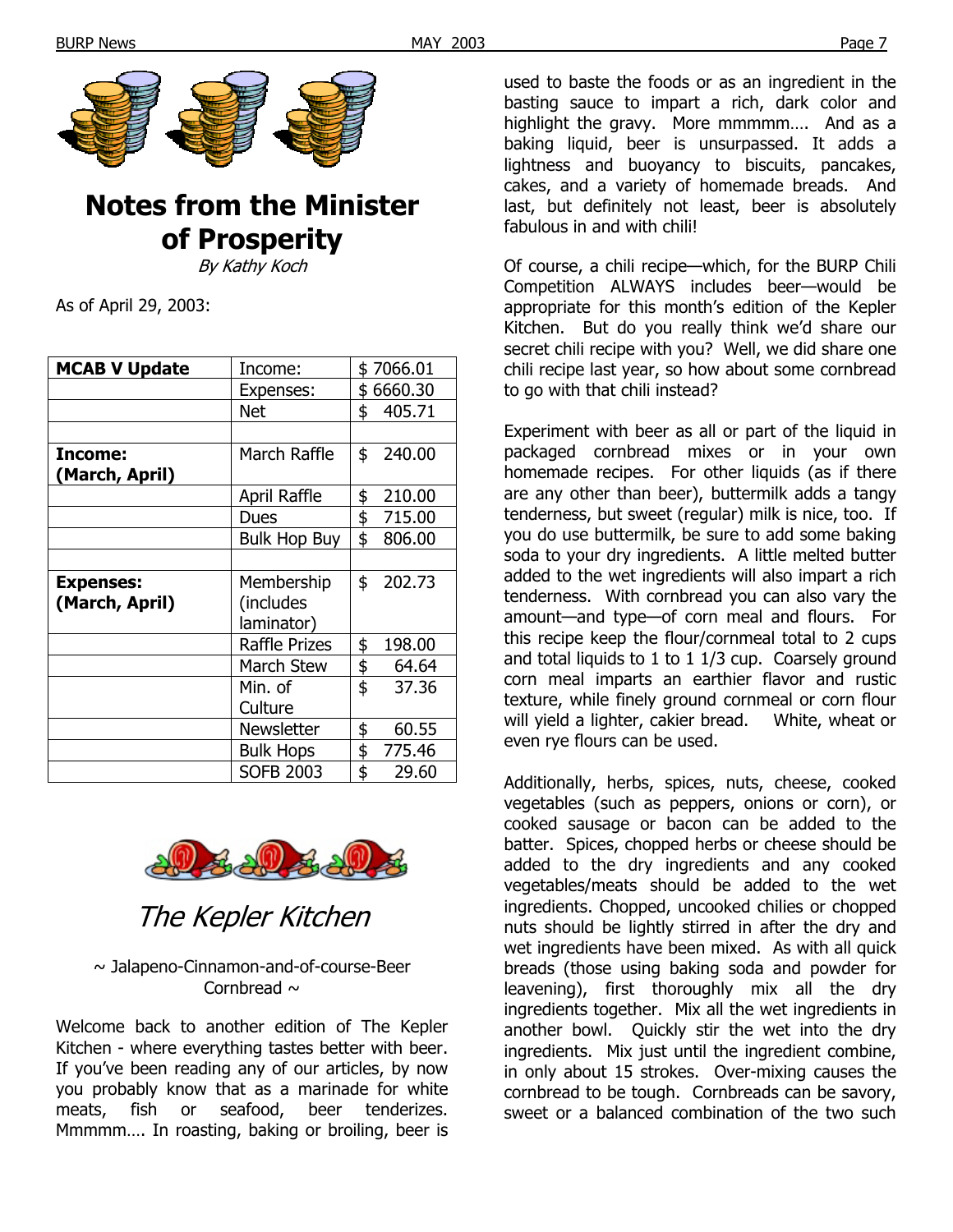as our Jalapeno, Cinnamon and Cheese offering here.

Lastly, one of our favorite ways to cook a hearty corn bread, especially one using coarsely ground corn meal, is in a cast iron skillet. Whether using a cast iron skillet or a glass baking dish, be sure to grease it well.

2 Tablespoons butter or bacon grease for the skillet

- 1 cup unbleached white flour
- 1 cup coarsely ground cornmeal
- 2 Tablespoons sugar
- 2 teaspoons baking powder
- ½ teaspoon baking soda
- ½ teaspoon ground cinnamon
- ½ teaspoon salt
- 1 ½ cup shredded cheddar or jack cheese 2 eggs
- 2/3 cup buttermilk
- 2/3 cup pale ale or pilsner
- 2 Tablespoons melted butter
- 1 jalapeno, seeded and finely chopped

Preheat oven to 425 degrees F. Place 2 Tablespoons butter or bacon grease in a 9- or 10 inch cast iron skillet; place skillet in oven to heat. Combine the white flour, cornmeal, sugar, baking powder, baking soda, salt and cinnamon. Then mix in the shredded cheese. In a separate bowl, beat the eggs; then stir in the buttermilk, beer and melted butter. Pour wet ingredients into the dry ingredients, and stir just enough to combine, in only about 10 strokes. Add the chopped jalapenos and gently stir just a few more times to incorporate the chilies. Don't worry if there are still some lumps.

Carefully remove the hot skillet from the oven and, again carefully, swirl the skillet to evenly distribute the hot grease. Quickly pour the batter into the skillet and bake until firm and golden brown on top, 25 to 30 minutes. A toothpick should come out clean. Let sit for 5 minutes, then turn out onto a cutting board. Cut into wedges and serve hot, with beer (and chili) of course! It is best eaten warm, as cornbread quickly dries out.

#### **BURP OFFICERS**

| <b>Office</b>       | <b>Officer</b>         | <b>Phone/E-mail</b>    |
|---------------------|------------------------|------------------------|
| Fearless            | <b>Rick Garvin</b>     | (703) 629-4671         |
| Leader              |                        | rgarvin@garvin.us      |
| <b>Minister of</b>  | Wendy                  | (301) 762-6523         |
| Enlightenment       | Aaronson               | aaronson@burp.org      |
| <i>Co-Ministers</i> | Tom Cannon             | (703) 204-2256         |
| of Culture          | Betsy Kepler           | cannontr@navsea.navy.  |
|                     |                        | mil                    |
|                     |                        | (703) 218-3776         |
|                     |                        | bkepler@congressionalf |
|                     |                        | cu.org                 |
| Minister of         | <b>Christine Lewis</b> | (301) 412-7317         |
| Truth               |                        | christinel@msn.com     |
| Minister of         | <b>Bob Kepler</b>      | (703) 218-3776         |
| Propaganda          |                        | kepler@burp.org        |
| Minister of         | Kathy Koch             | (703) 256-4285         |
| Prosperity          |                        | kdkoch@erols.com       |
| Minister of the     | Jamie Langlie          | (301) 933-3081         |
| Web                 | Paul Langlie           | langlie@burp.org       |
| Libeerian           | Pat Crowe              | (703) 425-8931         |
|                     | Janet Crowe            | crowepj@navsea.navy.   |
|                     |                        | mil                    |
|                     |                        | jcrowe@email.usps.gov  |